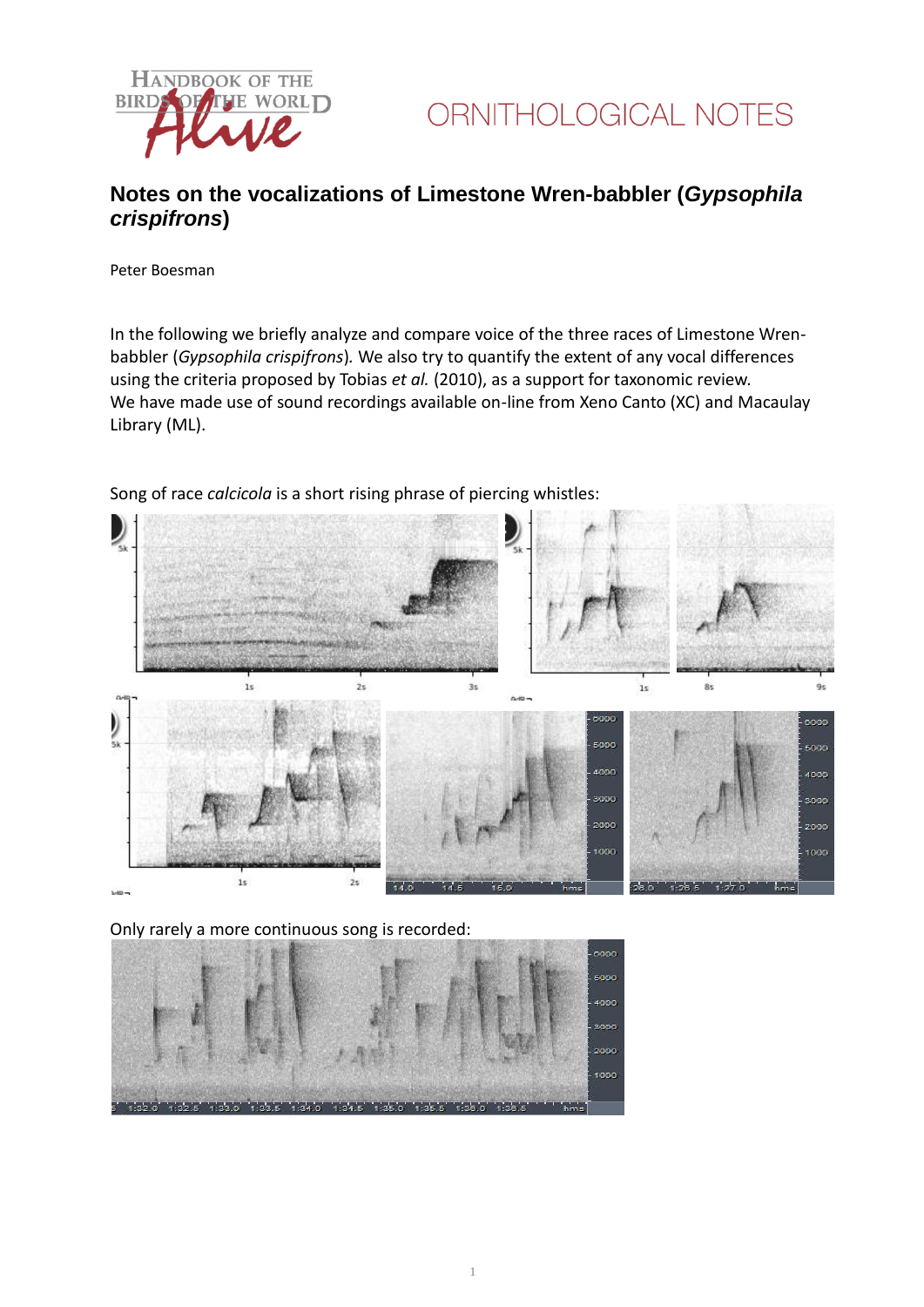

## ORNITHOLOGICAL NOTES

Other races seem to have always a much longer song phrase with many more notes: W Thailand (*crispifrons*)



Notes of all races are similar-shaped, with abrupt whistles, many steeply upslurred or downslurred. The difference in song length and number of notes, based on the available recordings, is striking however. The song of *calcicola* is a short phrase of 3-6 notes and a duration of 0.7 - 1.5s in almost all cases, while other races have a song phrase of 4-30s long with at least 16 notes, usually much more. While there may be a slight overlap considering *calcicola* utters sporadically a longer song phrase, based on average phrase length (2) and number of notes (2), application of Tobias criteria would lead to a total vocal score of about 4.

There are not enough recordings of calls available to make a useful comparison.

This note was finalized on 12th April 2016, using sound recordings available on-line at that moment. We would like to thank in particular the sound recordists who placed their recordings for this species on XC and ML: Marc Anderson, Mike Catsis, David Edwards, Peter Ericsson, Thijs Fijen, Frank Lambert, Linda Macaulay, Mike Nelson, Sander Pieterse, Craig Robson, Klemens Steiof and Arnoud van den Berg.